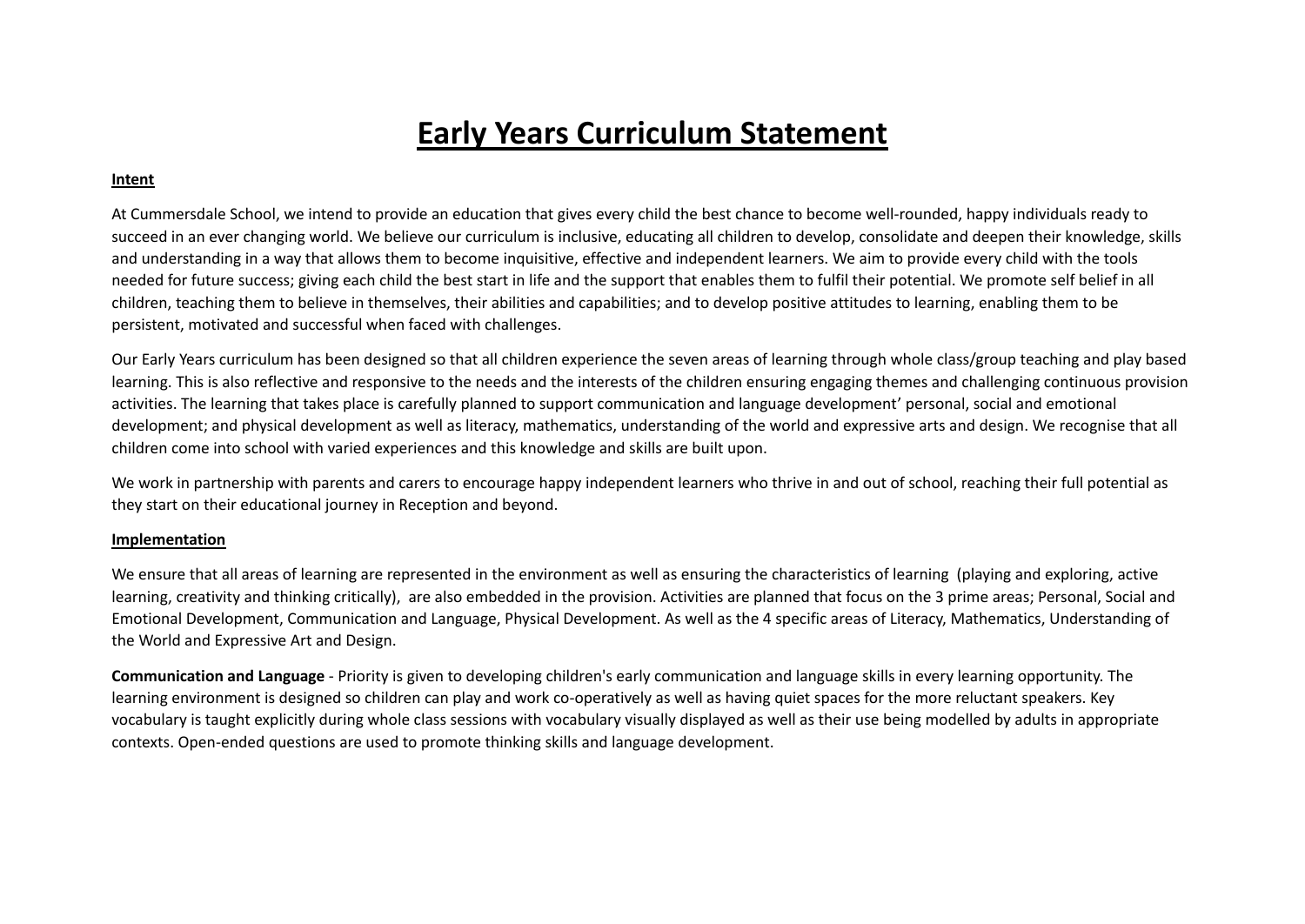**Personal, Social and Emotional Development** - Discreet PHSE lessons are taught which focus on forming positive relationships and respecting others; developing children's social skills and managing their feelings; behaving appropriately in groups and having confidence in their own abilities. These skills are consolidated through continuous provision and modelling of appropriate behaviours.

**Physical Development** - We aim for children to be as active as possible in school. There are discreet PE lessons that take place each week where skills are developed. Children practise their balance and co-ordination in gymnastics and early ball skills are introduced where children are shown how to control the ball. Dancing and moving to music showing co-ordination and rhythm. Children also have the opportunity to develop their skills riding trikes.

**Maths** - In the Early Years children develop their skills in counting, understanding and using numbers; calculating simple addition and subtraction problems; describing shapes, spaces and measures. We follow the Power Maths scheme within school which allows children to develop a deep understanding of numbers and the fundamental skills needed for skill progression further up the school. There are Maths opportunities presented throughout the learning environment, which children can access when they want to through continuous provision. Apps such as Numbots are also promoted and used both in school and at home. Progress is tracked on this interactive resource with awards being given each week.

**Literacy - Phonics** - Reading is prioritised in the Early Years. It is underpinned by a coherent and systematic phonics scheme which is taught daily. Read Write Inc is used enabling children to decode letter-sound correspondences quickly. As the children become more familiar with the sound system they begin to blend these sounds to form words. Children are then given the high frequency words to learn which is consolidated daily. Children are exposed to more words as their confidence increases. Common exception words are also taught and children are able to read these on sight. Alongside this reading books are provided which are closely matched to their increasing knowledge of phonics and common exception words to match their ability, changing on a weekly basis.

Key texts are used as a hook for various activities supporting the theme for the half term. The texts are acted out using the helicopter stories concept which then allows children the opportunity to create their own stories and act them out. Writing activities are planned which expose children to a variety of purposes for writing both fiction and non-fiction.

A cosy and relaxing reading den enables children to sit and enjoy a variety of books in a quiet space. The area helps to promote a love of reading and offers both fiction and nonfiction books to look at. Children are also able to use reading apps such as Epic on the Ipads in this area, enabling those who have emerging reading skills to access texts that are read to them or which they can read along to.

**Expressive Arts and Design** - Children have access to a wide range of media and materials which they can use to be creative in the craft area, this is available both in and outdoors. Children have the opportunity to share their thoughts, ideas and feelings through activities in art, music and role play. With a designated music area children can learn to follow simple notation, using a variety of tuned and untuned instruments. Children are able to express